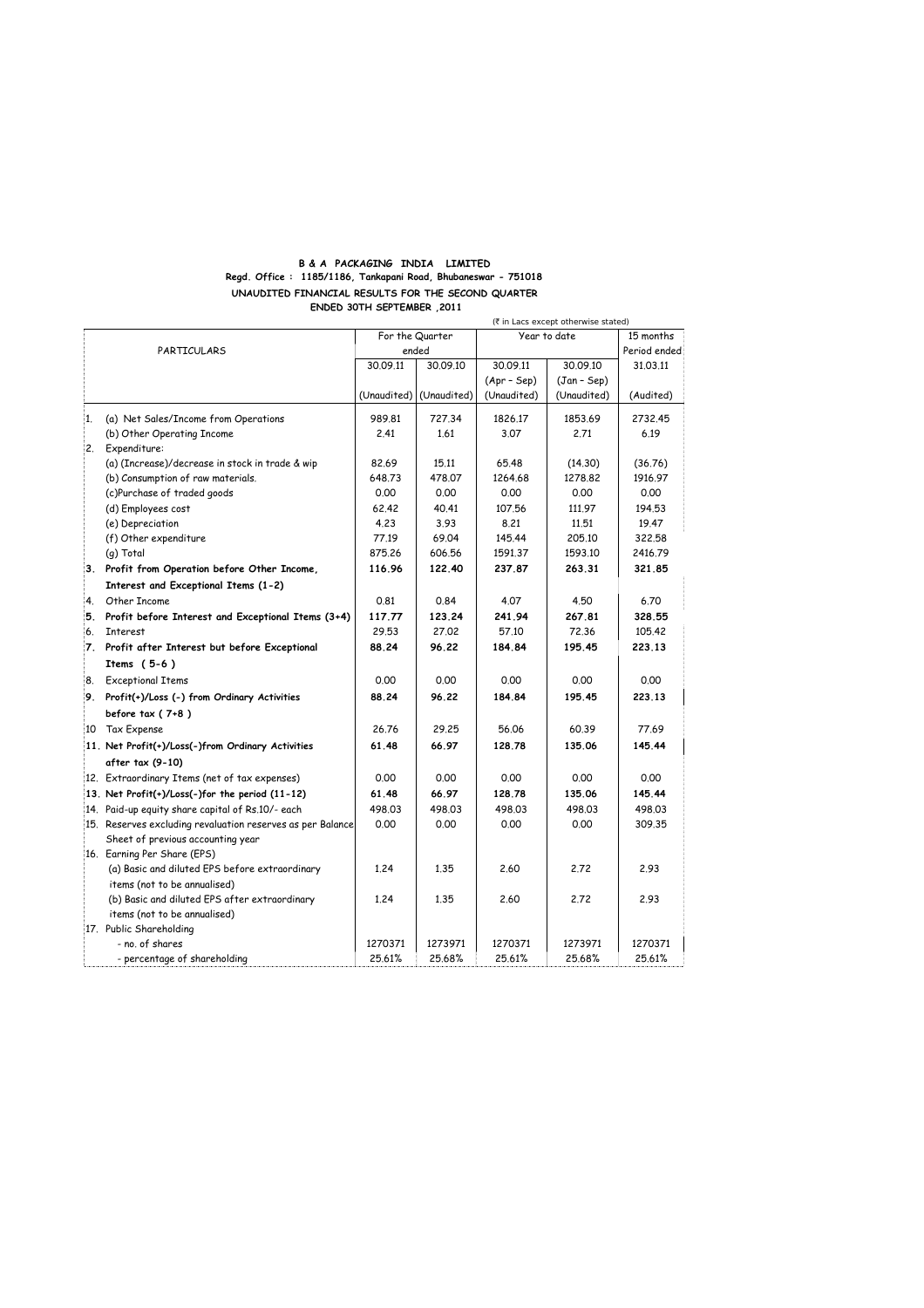|  | 18. Promoters and promoter group                                                            |         |         |         |         |         |
|--|---------------------------------------------------------------------------------------------|---------|---------|---------|---------|---------|
|  | Shareholding                                                                                |         |         |         |         |         |
|  | (a) Pledged/Encumbered                                                                      |         |         |         |         |         |
|  | - Number of Shares                                                                          | 0.00    | 0.00    | 0.00    | 0.00    | 0.00    |
|  | - Percentage of shares (as a % of the total<br>shareholding of promoter and promoter group) | 0.00    | 0.00    | 0.00    | 0.00    | 0.00    |
|  | - Percentage of shares (as a % of the total share<br>capital of the company)                | 0.00    | 0.00    | 0.00    | 0.00    | 0.00    |
|  | (b) Non-encumbered                                                                          |         |         |         |         |         |
|  | - Number of Shares                                                                          | 3690129 | 3686529 | 3690129 | 3686529 | 3690129 |
|  | - Percentage of shares (as a % of the total<br>shareholding of promoter and promoter group) | 100.00% | 100.00% | 100.00% | 100.00% | 100.00% |
|  | - Percentage of shares (as a % of the total share<br>capital of the company)                | 74.39%  | 74.32%  | 74.39%  | 74.32%  | 74.39%  |
|  |                                                                                             |         |         |         |         |         |

Notes:

1. The above results alongwith the Statement of Assets and Liabilities have been reviewed by the Audit Committee

and taken on record by the Board of Directors of the Company at its meeting held on 25.10.2011.

| 2. The Company has only one business segment of manufacture and sale of multiwall paper sacks. Hence, the   |
|-------------------------------------------------------------------------------------------------------------|
| requirements of segment reporting as provided in AS-17 prescribed by the Institute of Chartered Accountants |
| of India does not apply.                                                                                    |
| Trucator's Complaints                                                                                       |

Investor's Complaints<br>(a) As on 01.07.2011 = NIL

(b) Received during the Quarter = NIL

( c)Resolved during the Quarter = NIL (d) Pending as on 30.09.2011 = NIL

4. The figures for the previous periods have been re-grouped or re-arranged to make them comparable.

For and on behalf of the Board

Place : Kolkata R.Roy Choudhury (1999)<br>1991 - Place : 25.10.2011 - Place State R.Roy Choudhury (1999)<br>2008 - Managing Director (1999)

Managing Director